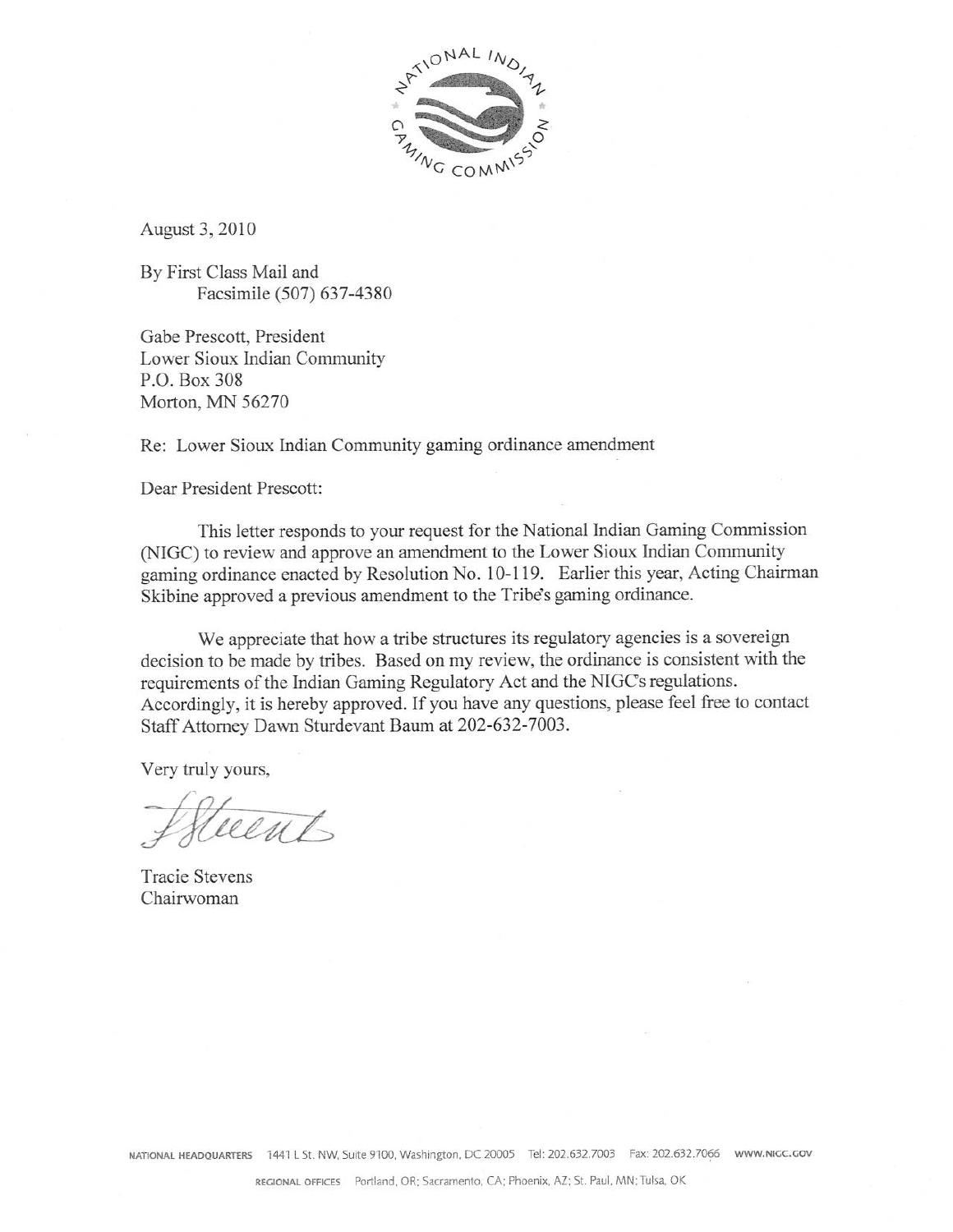

# **Lower Sioux Indian Community**

P.O. Box 308 . 39527 Res. Hwy. 1 Morton, Minnesota 56270 Cansavapi Otunwe

 $MAX - 5, 2010$ 

# **LOWER SIOUX INDIAN COMMUNITY** RESOLUTION NO.  $10 - 88$

# AMENDING THE LOWER SIOUX INDIAN COMMUNITY IN MINNESOTA **GAMING ORDINANCE**

- WHEREAS, The Lower Sioux Indian Community is a duly organized and federally recognized Indian Tribe, under 25 U.S.C. §476, and is governed by a Constitution and By-Laws originally adopted by the Community's members on May 16, 1936, and approved by the Secretary of the United States Department of the Interior on June 11, 1936; and
- WHEREAS, pursuant to the Constitution and Bylaws of the Lower Sioux Indian Community, the Community Council is the governing body of the Community; and
- the Community Council has the authority, under Article V, section (1), to WHEREAS, regulate Community agencies and officials, and under Article V, section (o), to protect and preserve the property of the Lower Sioux Community; and
- WHEREAS, late in 2009, the Community Council approved an amendment to the Lower Sioux Community Gaming Ordinance that, inter alia, restored the Community Council's function as the Community's Gaming Commission, and the National Indian Gaming Commission subsequently also approved that amendment; and
- the Gaming Ordinance amendment approved by the Community Council WHEREAS, and the National Indian Gaming Commission late in 2009 contains numerous provisions that require the Community Gaming Commission to act ethically and in accordance with law and the Community Council supports and will scrupulously abide by those provisions; and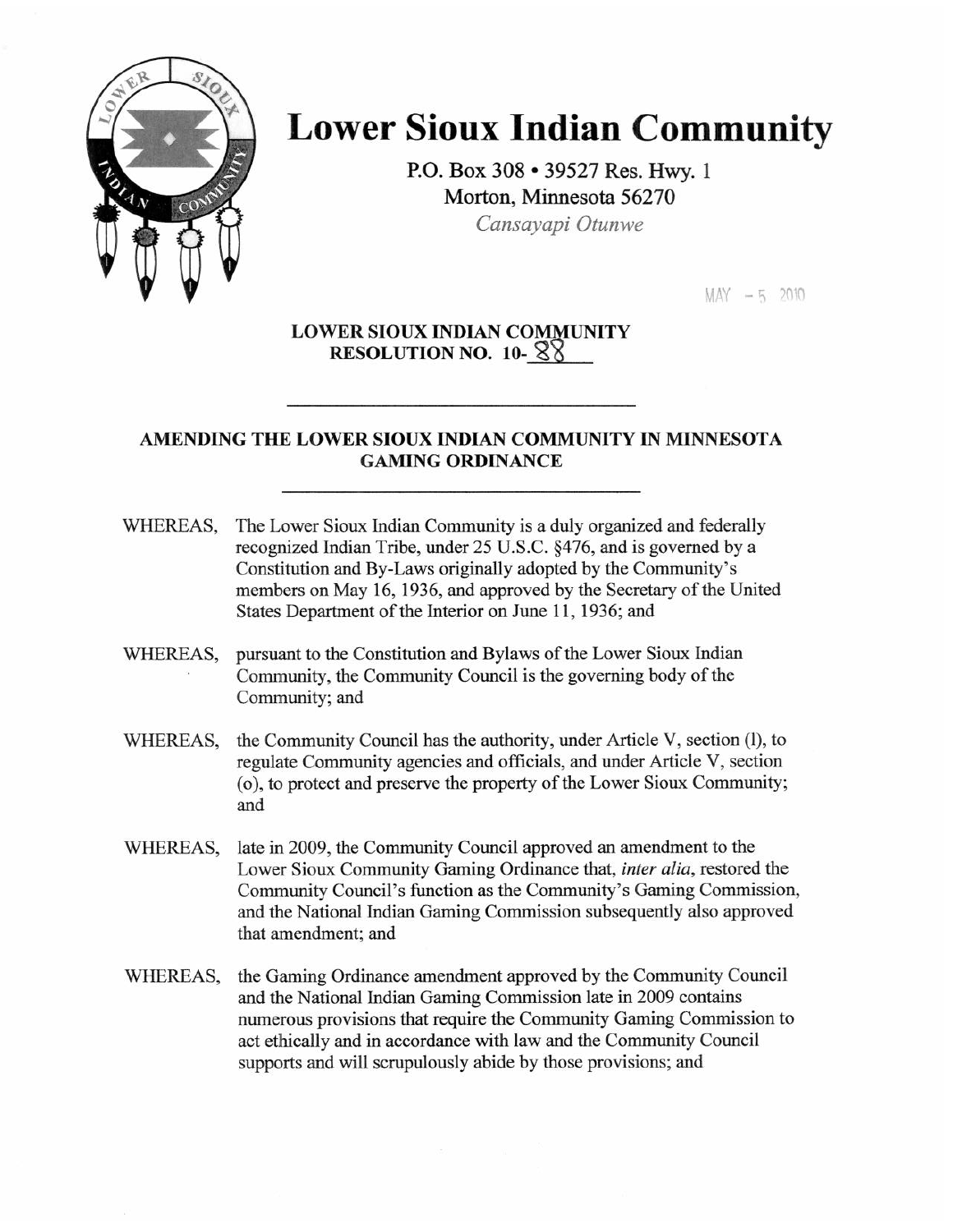- WHEREAS, the Gaming Ordinance amendment approved Community Council and the National Indian Gaming Commission late in 2009 retained a provision from the predecessor Ordinance that forbids Gaming Commissioners from participating in the gaming in the Lower Sioux Community's gaming enterprises; and
- historically the Lower Sioux Community has permitted its Gaming WHEREAS, Commissioners to participate in gaming in the Community's gaming enterprises; such gaming is part of the Community's social activity; it creates a sense of community and neither jeopardizes the ethics of the Gaming Commissioners nor violates any applicable law;

NOW THEREFORE BE IT RESOLVED, that the Lower Sioux Community Council approves the amendments to the Community's Gaming Ordinance reflected in the "redlined" document attached hereto, under which the Community's Gaming Commissioners no longer will be forbidden from participating in gaming in the Community's gaming enterprises but will remain fully and completely subject to the ethical and legal standards of the Gaming Ordinance and the Indian Gaming Regulatory Act of 1988;

AND BE IT FURTHER RESOLVED, that the Lower Sioux Community Council requests that the National Indian Gaming Commission approve these amendments.

#### **CERTIFICATION**

I certify that Resolution No. 10- $\sqrt{\frac{2}{3}}$  was duly adopted by the Community Council of the Lower Sioux Indian Community at a duly called meeting held on the  $\frac{1}{2}$  day of , 2010, a quorum being present, by a vote of  $\mathcal{F}$  in favor,  $\circledcirc$ Anril

opposed, and  $\bigcirc$  abstaining.

Gabe Prescott, President

Brenda Pendleton, Vice-President

**Iola Hernandez, Treasurer** 

Denny Prescott, Assistant Secretary-Treasurer

**Betty Lee.** Secretary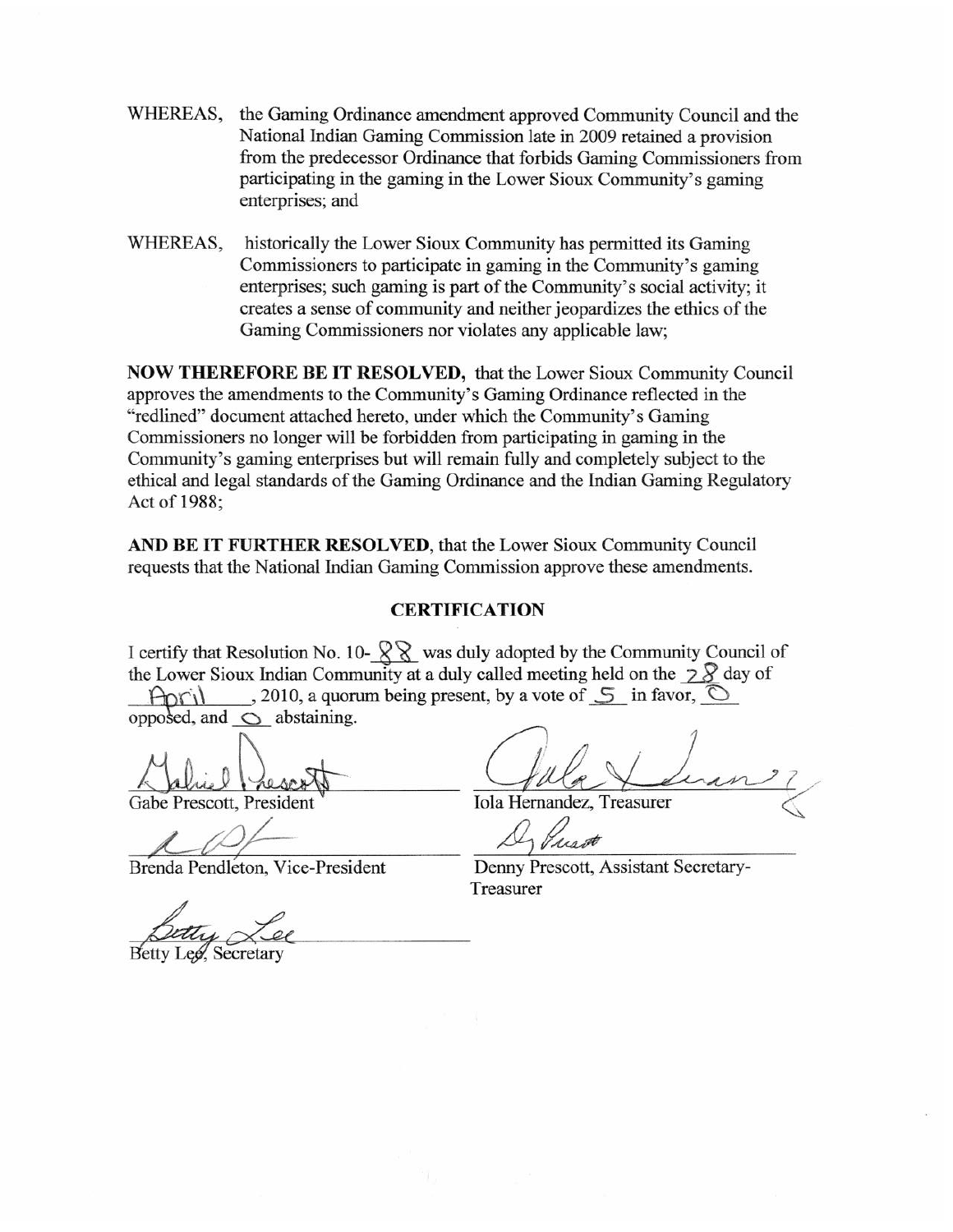# **Lower Sioux Indian Community in Minnesota**

## **Tribal Gaming Ordinance**

[Revised April 28, 2010, Resolution 10-88, and July 8, 2010, Resolution 10-111]

[Approved by National Indian Gaming Commission, August 3, 2010]

#### **Table of Contents**

I. Purpose

II. Definitions

III. Gaming Authorized

- IV. Ownership of Gaming
- V. Use of Gaming Revenue
- VI. Gaming Commission

VII. Ethics

- VIII. Complimentary Items
- IX. Audit
- X. Environment and Public Health and Safety
- XI. Dispute Resolution
- XII. Licenses for Key Employees and Primary Management Officials
	- A. Scope
	- B. Application Forms
	- C. Background Investigations
	- D. Eligibility Determination

E. Procedures for Forwarding Applications and Reports for Key Employees and Primary Management Officials to the NIGC

- F. Report to the NIGC
- G. Granting a Gaming License
- H. License Suspension
- I. Board of Review for Disputes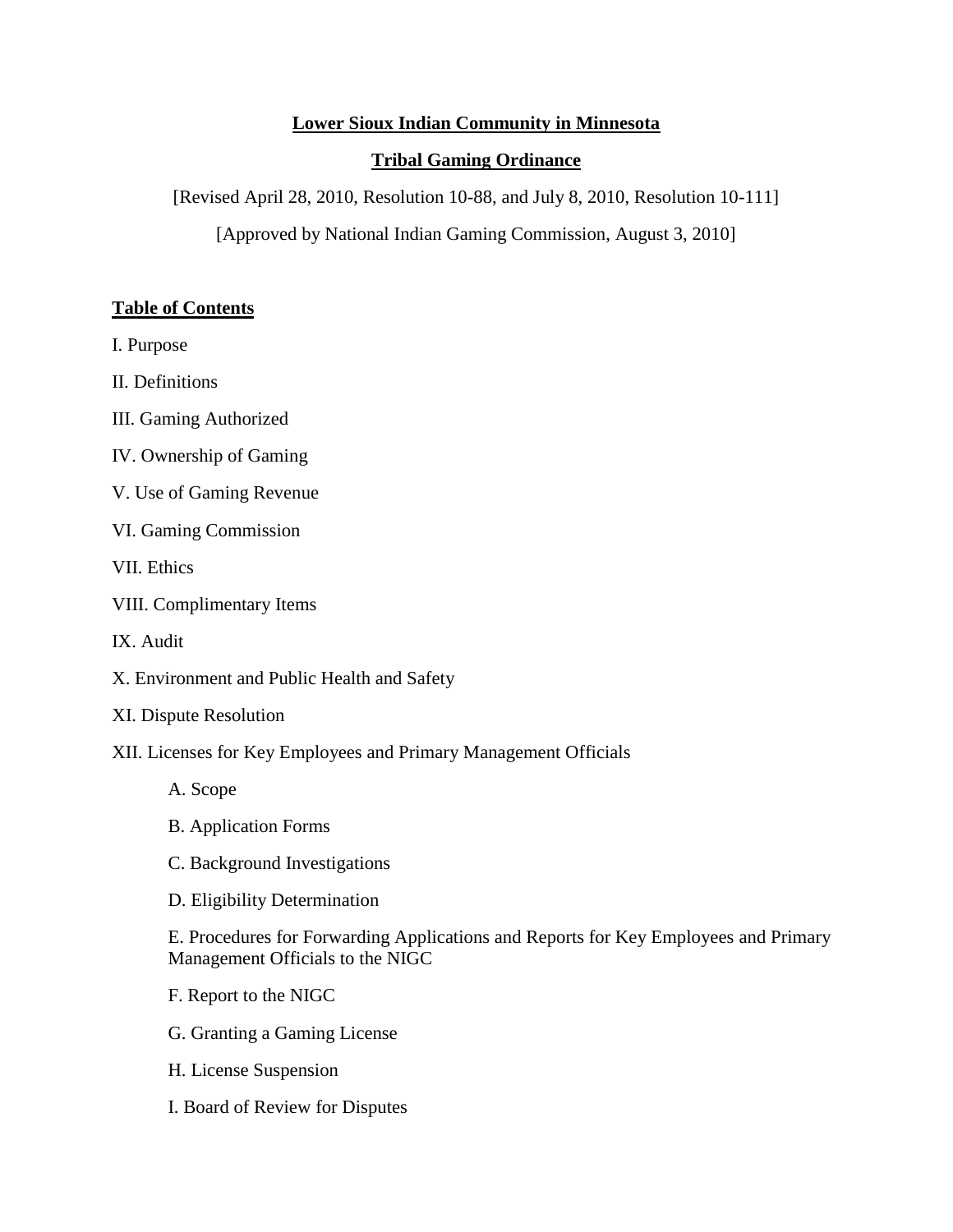XIII. Licenses for Vendors XIV. Minimum Internal Control Standards XV. License Locations XVI. Agent for Service of Process XVII. Compliance with Federal Law XVII. Repeal

# **I. Purpose.**

The Lower Sioux Indian Community empowered by Community's Constitution hereby enacts this ordinance in order to regulate gaming activities within the Community's jurisdiction.

## **II. Definitions.**

Unless a different meaning is clearly indicated in this Ordinance, the terms used herein shall have the same meaning as defined in the Indian Gaming Regulatory Act (IGRA), 25 U.S.C. §2701 et seq., and its regulations, 25 C.F.R. § 500 et seq. Specifically:

A. "Class I gaming" means social games solely for prizes of minimal value or traditional forms of Indian gaming engaged in by individuals as a part of, or in connection with, tribal ceremonies or celebrations.

B. "Class II gaming" has the same definition as laid out in 25 U.S.C. § 2703(7)(A) and means

1. the game of chance commonly known as bingo (whether or not electronic, computer, or other technologic aids are used in connection therewith):

i. which is played for prizes, including monetary prizes, with cards bearing numbers or other designations,

ii. in which the holder of the card covers such numbers or designations when objects, similarly numbered or designated, are drawn or electronically determined, and

iii. in which the game is won by the first person covering a previously designated arrangement of numbers or designations on such cards, including (if played in the same location) pull-tabs, lotto, punch boards, tip jars, instant bingo, and other games similar to bingo, and

- 2. card games that
	- i. are explicitly authorized by the laws of the State, or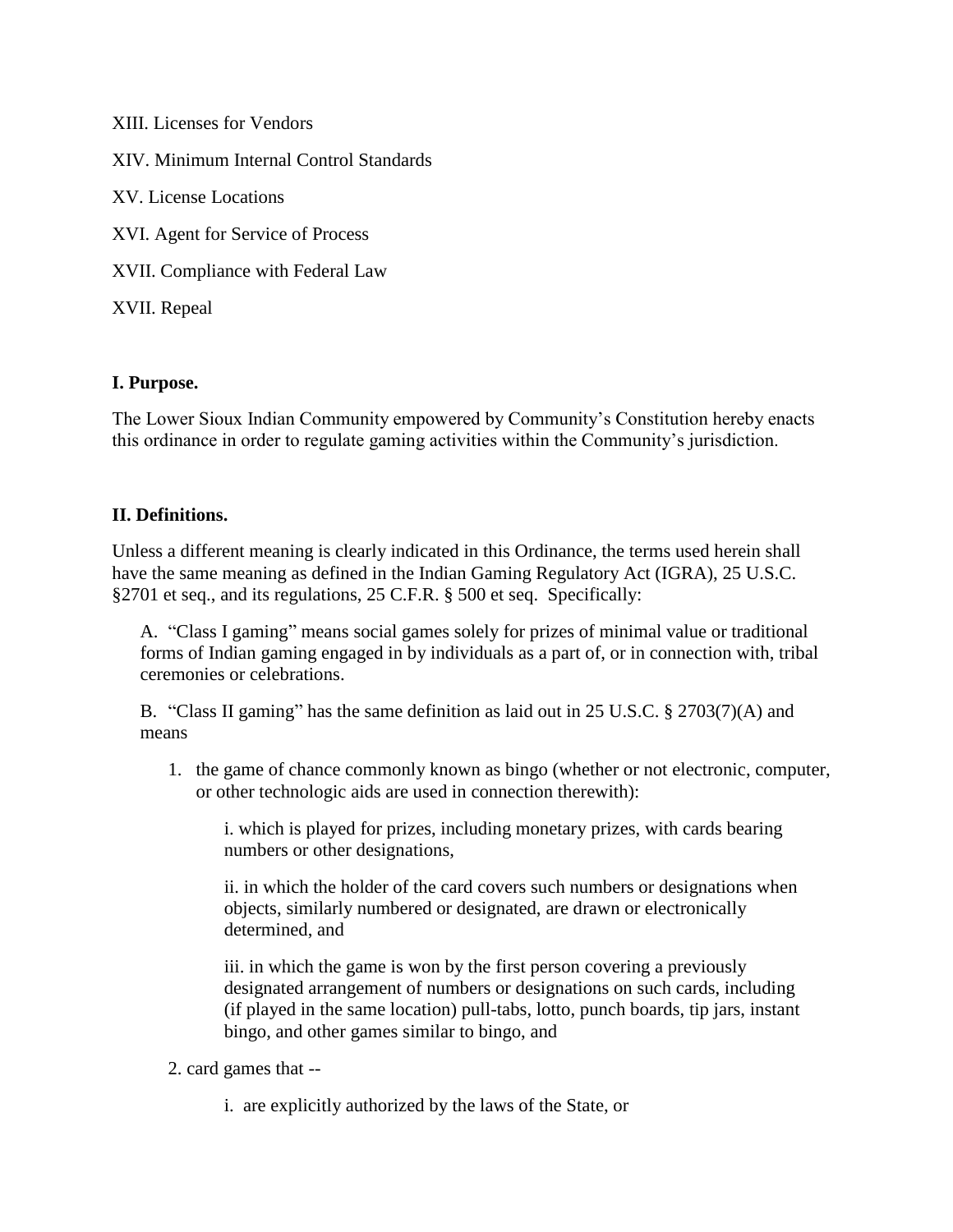ii. are not explicitly prohibited by the laws of the State and are played at any location in the State, but only if such card games are played in conformity with those laws and regulations (if any) of the State regarding hours or periods of operation of such card games or limitations on wagers or pot sizes in such card games.

3. The term "Class II gaming" does not include:

i. any banking card games, including baccarat, chemin de fer, or blackjack (21), or

ii. electronic or electromechanical facsimiles of any game of chance or slot machines of any kind.

C. "Class III gaming" means all forms of gaming that are not class I gaming or class II gaming.

D. "Commission" means the Lower Sioux Community Council acting as the Community's Tribal Gaming Commission, performing regulatory oversight and monitoring, in compliance with Tribal, federal, and applicable State regulations.

E. "Commissioner" means a member of the Lower Sioux Community Council, acting as a Tribal Gaming Commissioner.

F. "Compact" means a Tribal-State Compact concerning class III gaming approved pursuant to 25 U S.C. § 2710(d).

G. "Complimentary" means a service or item provided at no cost, or at a reduced cost, to a customer "Community Council" means the Community Council of the Lower Sioux Indian Community.

H. "Directly related to" means a spouse, child, parent, grandparent, or grandchild.

I. "Director" means a Member of the Tribal Gaming Board of Directors.

- J. "Indian lands" means:
	- 1. all lands within the limits of any Indian reservation; and
	- 2. any lands title to which is either held in trust by the United States for the benefit of any Indian Tribe or individual or held by any Indian Tribe or individual subject to restriction by the United States against alienation and over which an Indian Tribe exercises governmental power.
- K. "Indian Tribe" means the Lower Sioux Indian Community.
- L. "Key Employee" means: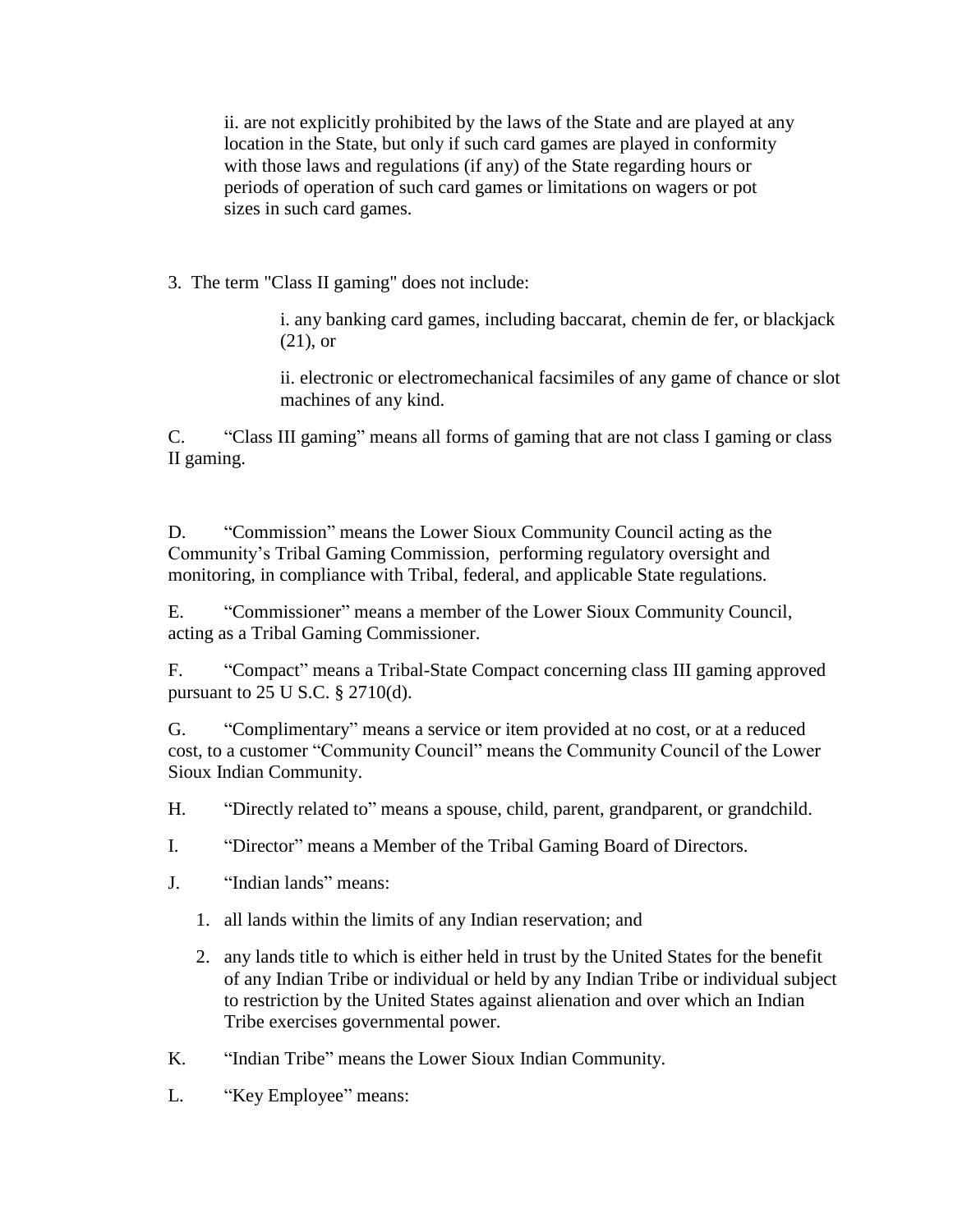- 1. A person who performs one or more of the following functions:
	- i. Bingo caller;
	- ii. Counting room supervisor;
	- iii. Chief of security;
	- iv. Custodian of gaming supplies or cash;
	- v. Floor manager;
	- vi. Pit boss;
	- vii. Dealer;
	- viii. Croupier;
	- ix. Approver of credit; or

x. Custodian of gambling devices including persons with access to cash and accounting records within such devices;

- 2. If not otherwise included, any other person whose total cash compensation is in excess of \$50,000 per year; or
- 3. If not otherwise included, the four most highly compensated persons in the gaming operation.
- M. "Net Revenues" means gross gaming revenues of an Indian gaming operation less
	- 1. Amounts paid out as, or paid for, prizes; and
	- 2. Total gaming-related operating expenses, excluding management fees.

N. "Per Capita Payment" means the distribution of money or other thing of value to all members of the Community, or to identified groups of members, which is paid directly from the net revenues of any tribal gaming activity.

- O. "Primary Management Official" means --
	- 1. The person(s) having management responsibility for a management contract;
	- 2. Any person who has authority:
		- i. To hire and fire employees; or
		- ii. To set up working policy for the gaming operation; or
	- 3. The chief financial officer or other person who has financial management responsibility.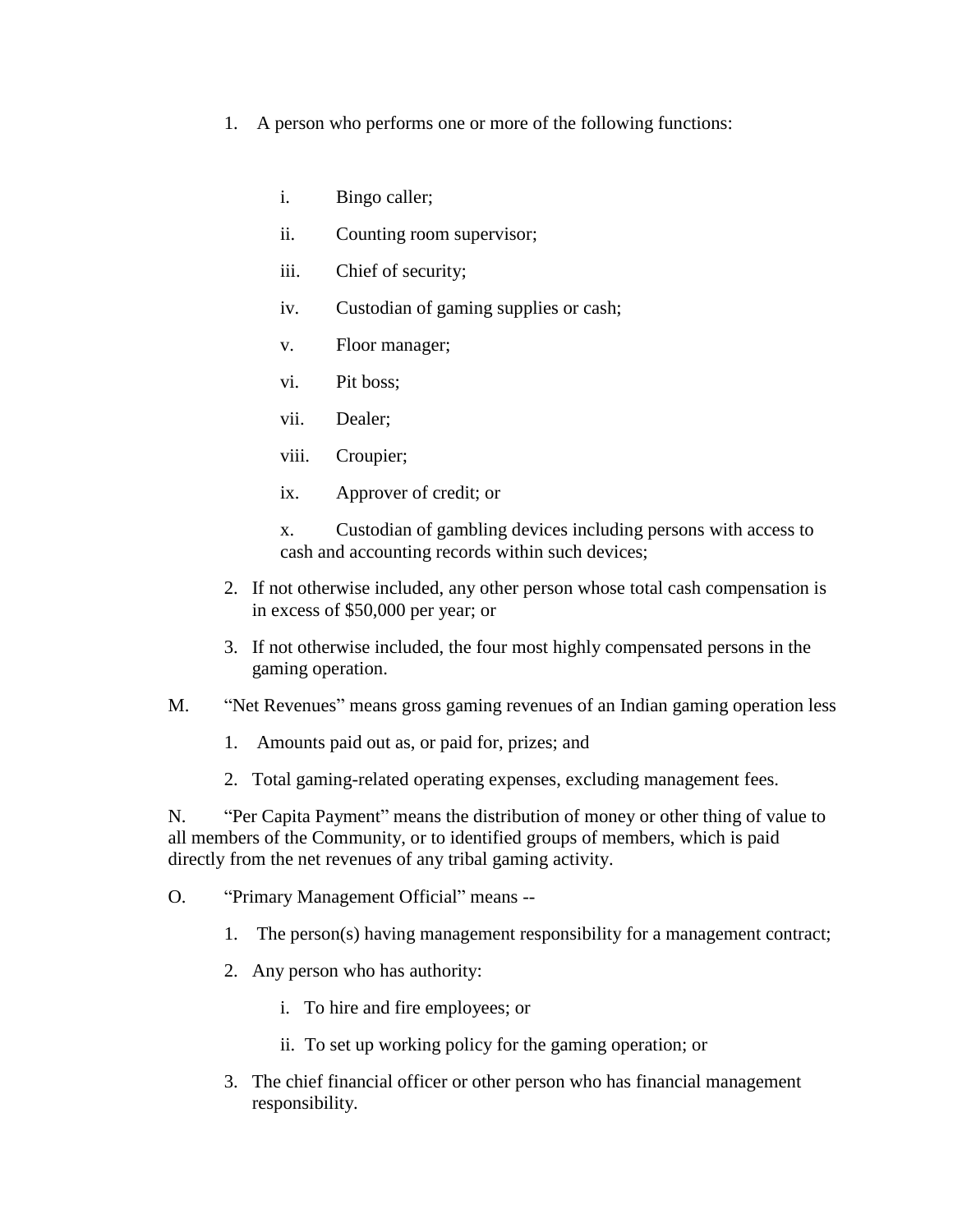# **III. Gaming Authorized.**

Class II and Class III gaming are hereby authorized.

#### **IV. Ownership.**

The Tribe shall have the sole proprietary interest in and responsibility for the conduct of any gaming operation authorized by this ordinance.

# **V. Use of Gaming Revenue.**

- A. Net revenues from tribal gaming shall be used only for the following purposes:
	- 1. to fund tribal government operations and programs;
	- 2. to provide for the general welfare of the Tribe and its members;
	- 3. to promote tribal economic development;
	- 4. to donate to charitable organizations; or
	- 5. to help fund operations of local government agencies.

B. Any Community Per Capita Payments to tribal members shall be in accordance with a plan submitted to and approved by the Secretary of the Interior under 25 U.S.C. §  $2710(b)(3)$ .

C. The Community shall ensure that the interests of minors and other legally incompetent persons who are entitled to receive any per capita payments under a Tribal per capita payment plan are protected and preserved, and that the per capita payments are disbursed to the parents or legal guardian of such minors or legal incompetents in such amounts as may be necessary for the health, education, or welfare of the minor or other legally incompetent person, under a plan approved by the Community Council and the Secretary of the Interior.

#### **VI. Gaming Commission.**

A. The Community hereby establishes a Tribal Gaming Commission whose duty it is to regulate tribal gaming operations. The Tribal Gaming Commission shall be the Community Council.

B. The purpose of the Tribal Gaming Commission is regulatory, not managerial. The Tribal Gaming Commission will conduct oversight to ensure compliance with Tribal, Federal, and, if applicable, State laws and regulations. The Tribal Gaming Commission will serve as the icensing authority for individuals employed in the gaming operation and administer background investigations as part of the licensing process. The Tribal Gaming Commission will also have a role in monitoring compliance with the internal control standards for the gaming operation and in tracking revenues. In order to carry out its regulatory duties, the Tribal Gaming Commission shall have unrestricted access to all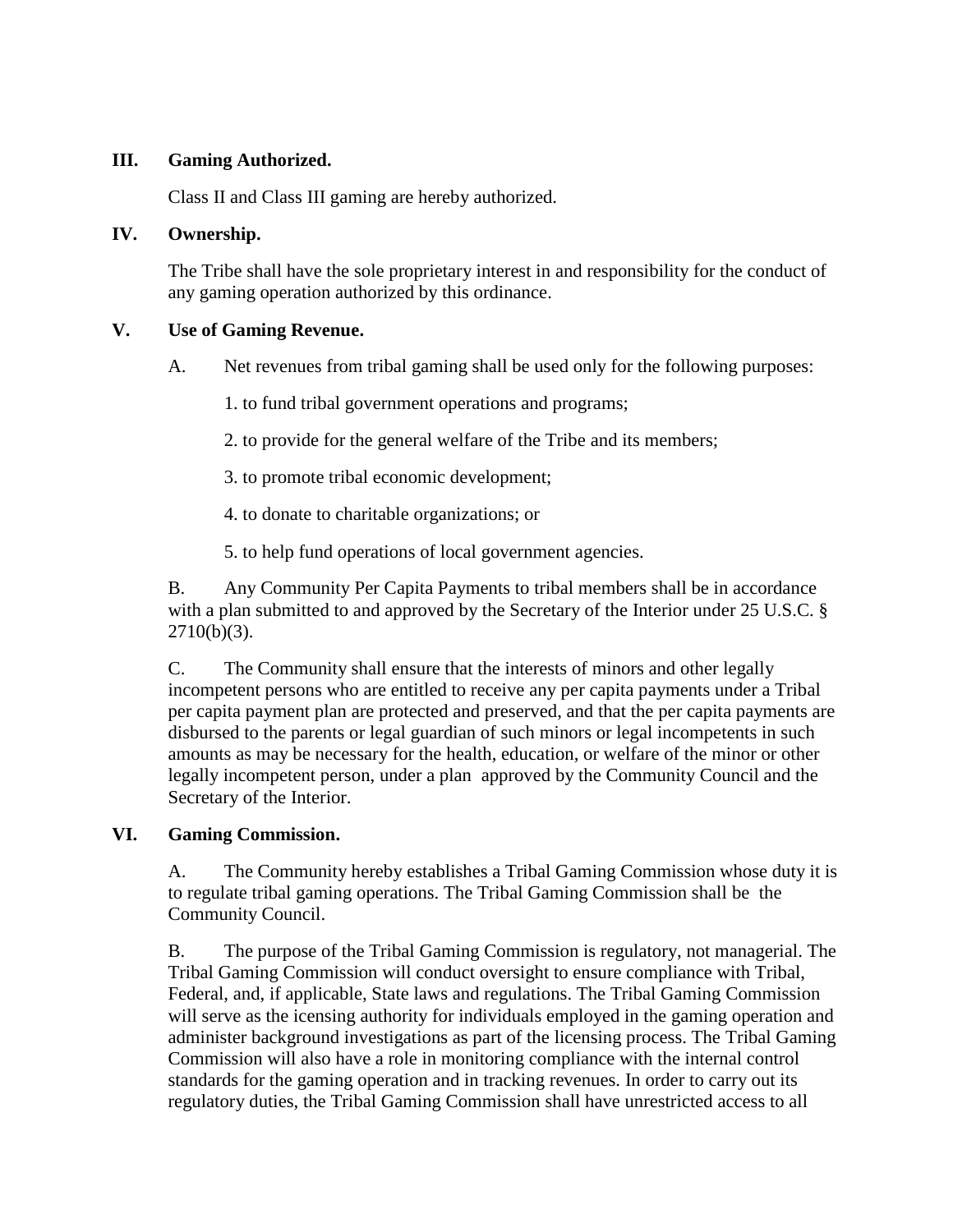areas of the gaming operation and to all records. The Tribal Gaming Commission shall have authority to take enforcement actions, including suspension or revocation of an individual gaming license when appropriate.

C. The Community recognizes the importance of an independent Tribal Gaming Commission in maintaining a well-regulated gaming operation. To avoid potential conflicts of interest between the operation and regulation of the gaming facility, the Community hereby finds that, at a minimum, members of the Gaming Commission are prohibited from accepting complimentary items from the gaming operation.

- D. The Tribal Gaming Commission shall:
	- 1. Conduct or cause background investigations to be conducted on, at a minimum, primary management officials and key employees;
	- 2. Review and approve all investigative work conducted;
	- 3. Report results of background investigations to the NIGC;
	- 4. Obtain and process fingerprints, or designate a law enforcement agency to obtain and process fingerprints;
	- 5. Make suitability determinations, which shall be signed by the Chairperson of the Tribal Gaming Commission;
	- 6. Issue gaming licenses to management officials and employees of the operation, consistent with the suitability determination;
	- 7. Inspect, examine and monitor all gaming activities, and have immediate access to review, inspect, examine, photocopy and audit all records of the gaming stablishment;
	- 8. Ensure compliance with all Tribal, State, and Federal laws, rules, and regulations regarding Indian gaming;
	- 9. Investigate any suspicion of wrongdoing associated with any gaming activities;
	- 10. Hold hearings on patron and/or employee complaints, in compliance with procedures established in the gaming ordinance and other Tribal gaming regulations;
	- 11. Comply with any and all reporting requirements under the IGRA, any Tribal-State Compact to which the Community is a party, and any other applicable law;
	- 12. Promulgate and issue regu1ations necessary to comply with the Community and the NIGC's Minimum Internal Control Standards (MICS);
	- 13. Promulgate and issue regulations on the levying of fees and/or taxes associated with gaming license applications;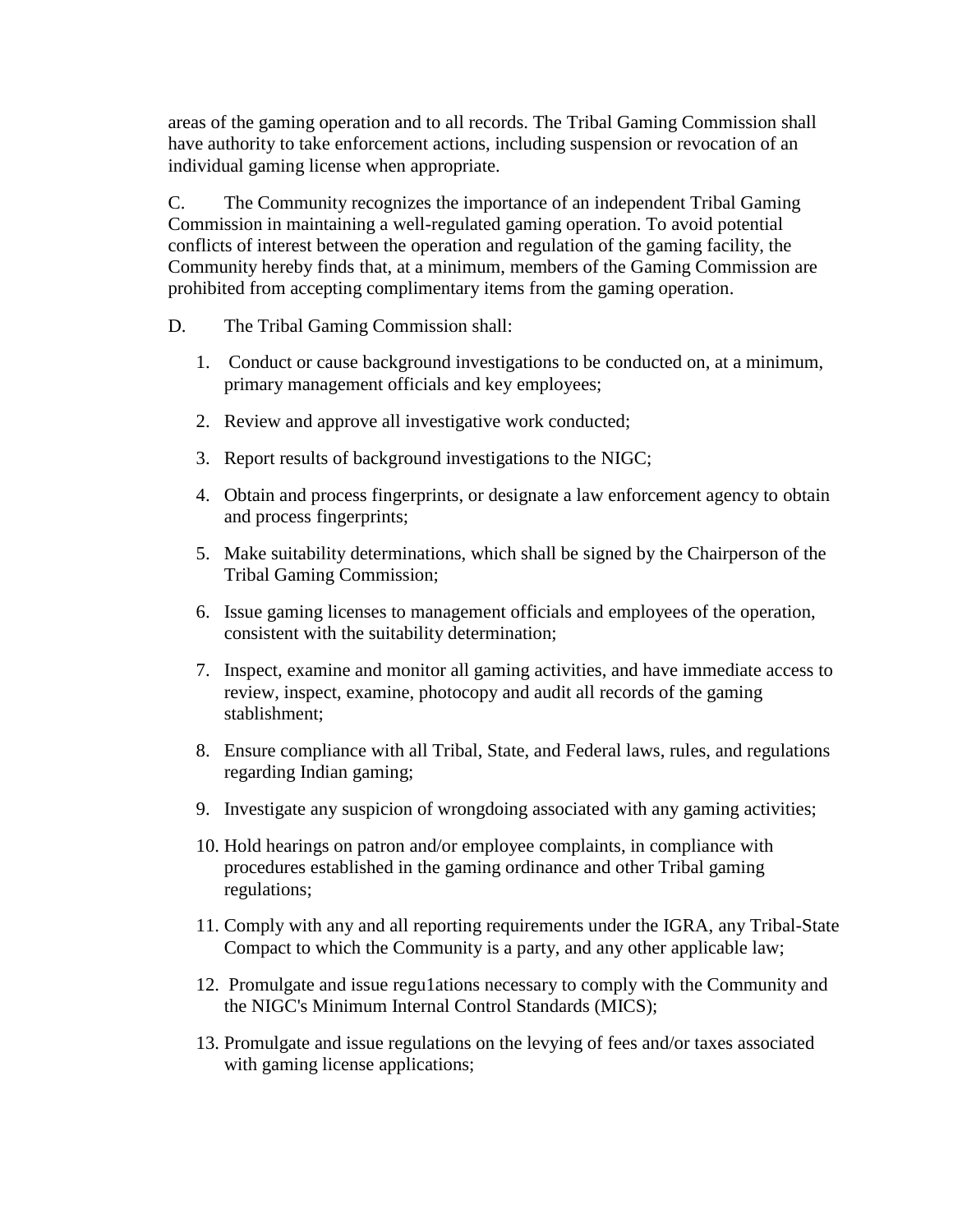- 14. Promulgate and issue regulations on the levying of fines and/or suspension or revocation of gaming licenses for violations of the gaming ordinance, or any other Tribal, Federal, or State, if applicable, gaming regulations; and
- 15. Perform such other duties that the Tribal Gaming Commission deems appropriate for the proper regulation of the Tribal gaming operation.
- E. The Tribal Gaming Commission shall ensure that all records and information obtained as a result of all employee background investigations shall remain confidential and shall not be disclosed to persons who are not directly involved in the licensing process. Under no circumstances shall information obtained during the course of an employee background investigation be disclosed to members of management, human resource personnel or others employed by the tribal gaming operation. This Section shall not apply to requests for such information or records from any Tribal, Federal or State law enforcement or regulatory agency, or for the use of such information or records by the Tribal Gaming Commission and its staff in the performance of their official duties.

F. A majority of the Tribal Gaming Commission shall constitute a quorum. The concurrence of a majority of the members appointed to the Tribal Gaming Commission shall be required for any final determination by the Tribal Gaming Commission. The Tribal Gaming Commission may act in its official capacity even if there are vacancies on the Commission.

G. Tribal Gaming Commissioners shall be compensated at a level determined by the Community Council. This compensation shall be included in the gaming operation's annual estimated budget, and shall be approved by the Community Council. Tribal Gaming Commissioner compensation shall not be based on a percentage of gaming revenue to ensure the Tribal Gaming Commission is not improperly influenced.

H. The Tribal Gaming Commission shall keep a written record of all its meetings.

#### **VII. Ethics.**

- A. The Community recognizes that the duties of the Tribal Gaming Commission include making important decisions on highly sensitive issues. As such, the Community has determined that the Gaming Commission shall be held to extremely high ethical standards. Prior to taking their positions, Tribal Gaming Commissioners shall agree to be bound by the following principles:
	- 1. Tribal Gaming Commissioners shall not hold financial interests that conflict with the conscientious performance of their duties as managers and regulators.
	- 2. Tribal Gaming Commissioners shall not engage in financial transactions using nonpublic information or allow the improper use of such information by others on their behalf to further any private interest.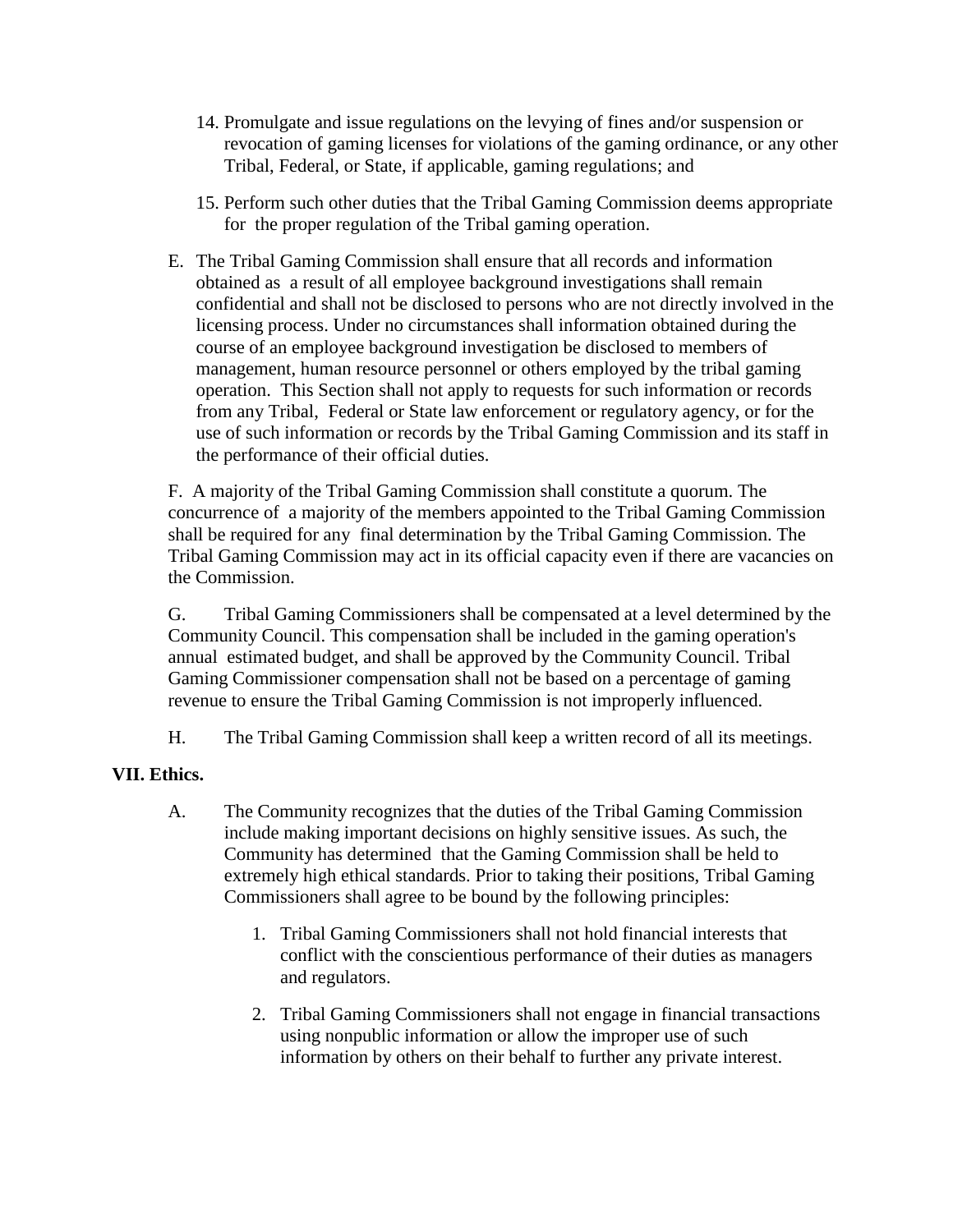- 3. Tribal Gaming Commissioners shall not solicit or accept any gift or other item of monetary value, including complimentary items (see Section VIII, below), from any person or entity seeking official action or inaction from, doing business with, or conducting activities regulated by the member's organization, or whose interests may be substantially affected by the performance or nonperformance of the Members' duties.
- 4. Tribal Gaming Commissioners shall make no unauthorized commitments or promises of any kind purporting to bind the Community.
- 5. Tribal Gaming Commissioners shall not use their positions for private gain.
- 6. Tribal Gaming Commissioners shall act impartially, in accordance with all relevant Triba1, Federal, and State laws (where applicable), and shall not give preferential treatment to any private organization or individual, including to any persons related to Tribal Gaming Commissioners.
- 7. Tribal Gaming Commissioners shall ensure that Tribal property and gaming assets shall be properly segregated and safeguarded, and that such property and assets shall not be used for unauthorized activities.
- 8. Tribal Gaming Commissioners shall not engage in outside employment or activities, including seeking or negotiating for future employment, which conflict with their official duties and responsibilities.
- 9. Tribal Gaming Commissioners shall disclose waste, fraud, abuse, and corruption to appropriate authorities.
- 10. Tribal Gaming Commissioners shall endeavor to avoid any actions creating the appearance that they are violating the law or the ethical standards listed herein.
- 11. In the event that a Tribal Gaming Commissioner initiates a proceeding before the Commission, or is otherwise the subject of a proceeding before the Commission, that Commissioner shall recuse himself or herself, and shall take no part in the Commission's consideration of the issues in that proceeding.

#### **VIII. Complimentary Items.**

A. The use of complimentary items shall be governed by regulations established by the Tribal Gaming Commission, which shall be in accord with the NIGC's Minimum Internal Control Standards, found at 25 C.F.R. § 542.17.

B. No Key Employee, Primary Management Official, Community Council member, or Tribal Gaming Commission or any person directly related to or sharing a residence with those persons, shall be authorized to receive complimentary items.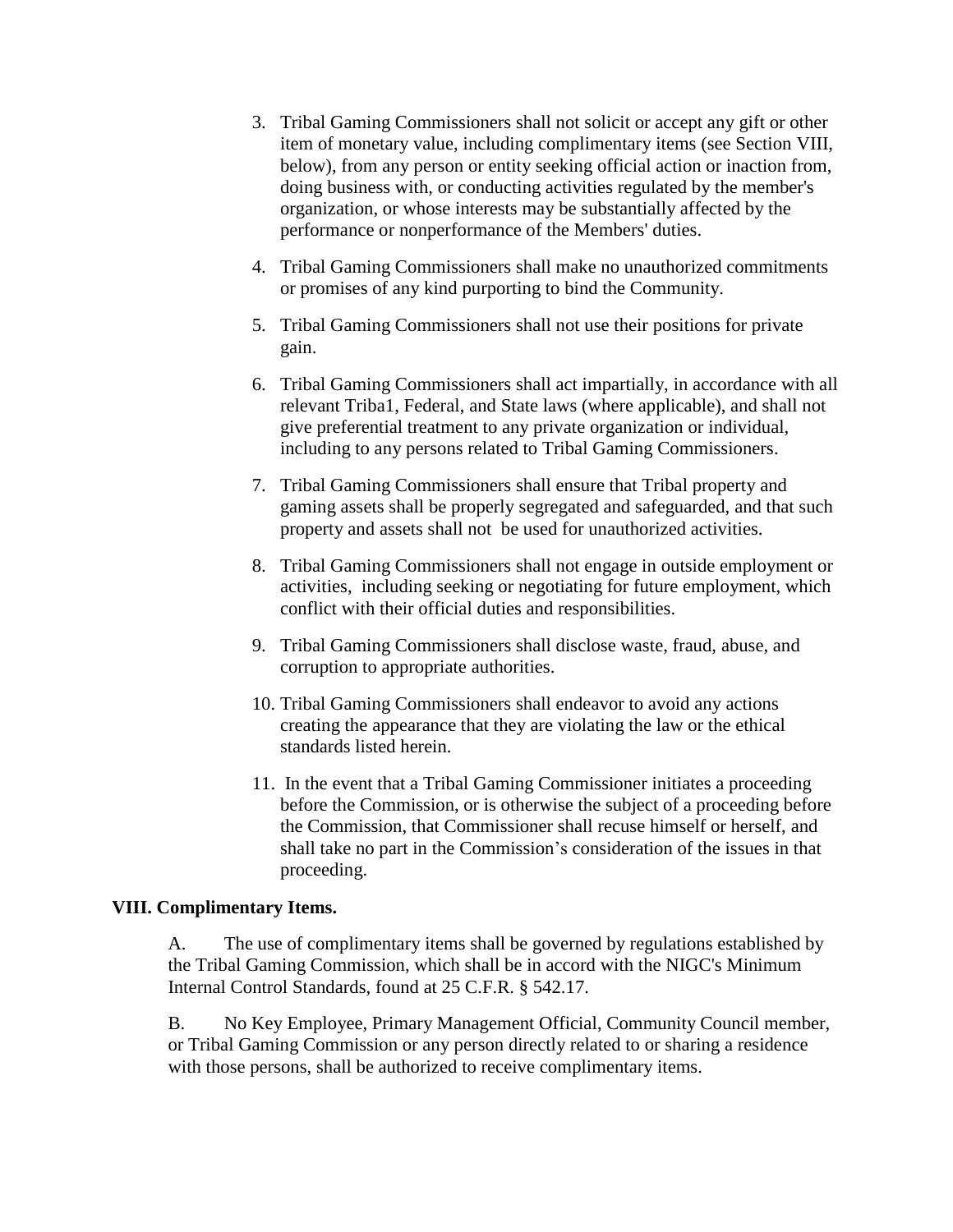C. Complimentary Items shall be included in the annual budget for the gaming operation, with maximum limits specified, and shall be subject to approval by the Community Council.

# **IX. Audit.**

A. The Community shall cause an annual outside independent audit of gaming operations to be conducted, and shall submit the resulting audit reports to the National Indian Gaming Commission.

B. All gaming related contracts that result in the purchase of supplies, services, or concessions in excess of \$25,000.00 annually, except contracts for professional legal and accounting services shall be specifically included within the scope of the audit that is described in subsection A above.

# **X. Environment and Public Health and Safety.**

Gaming facilities shall be constructed, maintained and operated in a manner that adequately protects the environment and the public health and safety. [25 C F.R. § 522.4(b)(7)]

## **XI. Dispute Resolution.**

Patrons who have complaints against the gaming establishment, a gaming employee, or a management contractor shall have as their sole remedy the right to file a petition for relief with the Tribal Gaming Commission. Complaints shall be submitted in writing, and at the discretion of the Commission, the petitioner may be allowed to present evidence. The Tribal Gaming Commission shall hold a hearing within thirty (30) days of receipt of petitioner's complaint. The Tribal Commission shall render a decision in a timely fashion and all such decisions will be final when issued.

# **XII. Licenses for Key Employees and Primary Management Officials.**

A. Scope. The Tribe shall ensure that the policies and procedures set out in this section are implemented with respect to key employees and primary management officials employed at any gaming enterprise operated on Indian lands.

#### B. Application Forms.

1. The following notice shall be placed on the application form for a key employee or a primary management official:

In compliance with the Privacy Act of 1974, the following information is provided:

Solicitation of the information on this form is authorized by 25 U.S.C. 2701 et seq. The purpose of the requested information is to determine the eligibility of individuals to be granted a gaming license. The information will be used by the Tribe and the National Indian Gaming Commission members and staff who have need for the information in the performance of their official duties. The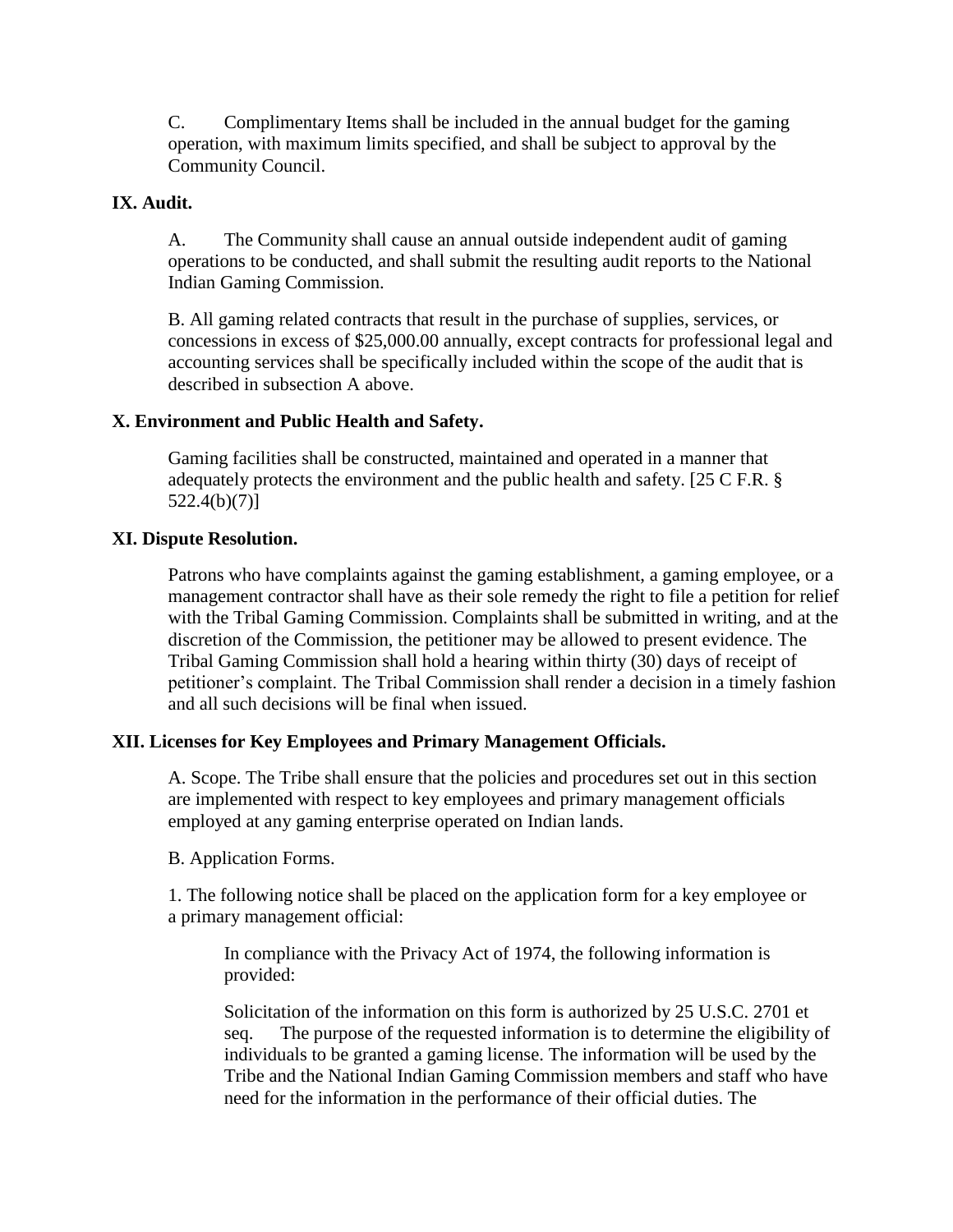information may be disclosed to appropriate Federal, Tribal, State, local, or foreign law enforcement and regulatory agencies when relevant to civil, criminal or regulatory investigations or prosecutions or when necessary pursuant to a requirement by a Tribe or the National Indian Gaming Commission in connection with the issuance or revocation of a gaming license, or investigation of activities while associated with a Tribe or a gaming operation. Failure to consent to the disclosures indicated in this notice will result in a Tribe being unable to license you for a primary management official or key employee position. The disclosure of your Social Security Number (SSN) is voluntary. However, failure to supply a SSN may result in errors in processing your application.

The following additional notice shall be placed on the application form for a key employee or a primary official: "A false statement on any part of your application may be grounds for denying a license or the suspension or revocation of a license. Also, you may be punished by fine or imprisonment. (U.S. Code, Title18, section 1001).

The Commission shall notify in writing existing key employees and primary management officials that they shall either:

i. Complete a new application form that contains a Privacy Act notice; or

ii. Sign a statement that contains the the Privacy Act notice and consent to the routine uses described in that notice. .

The Tribe may charge a license fee, to be set by the Tribal Gaming Commission to cover its expenses in investigating and licensing Key Employees and Primary Management Officials of the gaming operation.

- C. Background Investigations
	- 1. The Tribal Gaming Commission is responsible for conducting background investigations, collecting fingerprints, and making eligibility determinations.
	- 2. According to the terms of a Memorandum of Understanding currently in effect, the National Indian Gaming Commission shall run the fingerprints, generate reports and provide the results to the Tribal Gaming Commission.
	- 3. The Tribal Gaming Commission shall request from each primary management official and from each key employee all of the following information:

i. Full name, other names used (oral or written), social security number(s), birth date, place of birth, citizenship, gender, and languages (spoken or written);

ii. Currently and for the previous five (5) years: business and employment positions held, ownership interests in those businesses, business and residence addresses, and drivers' license numbers;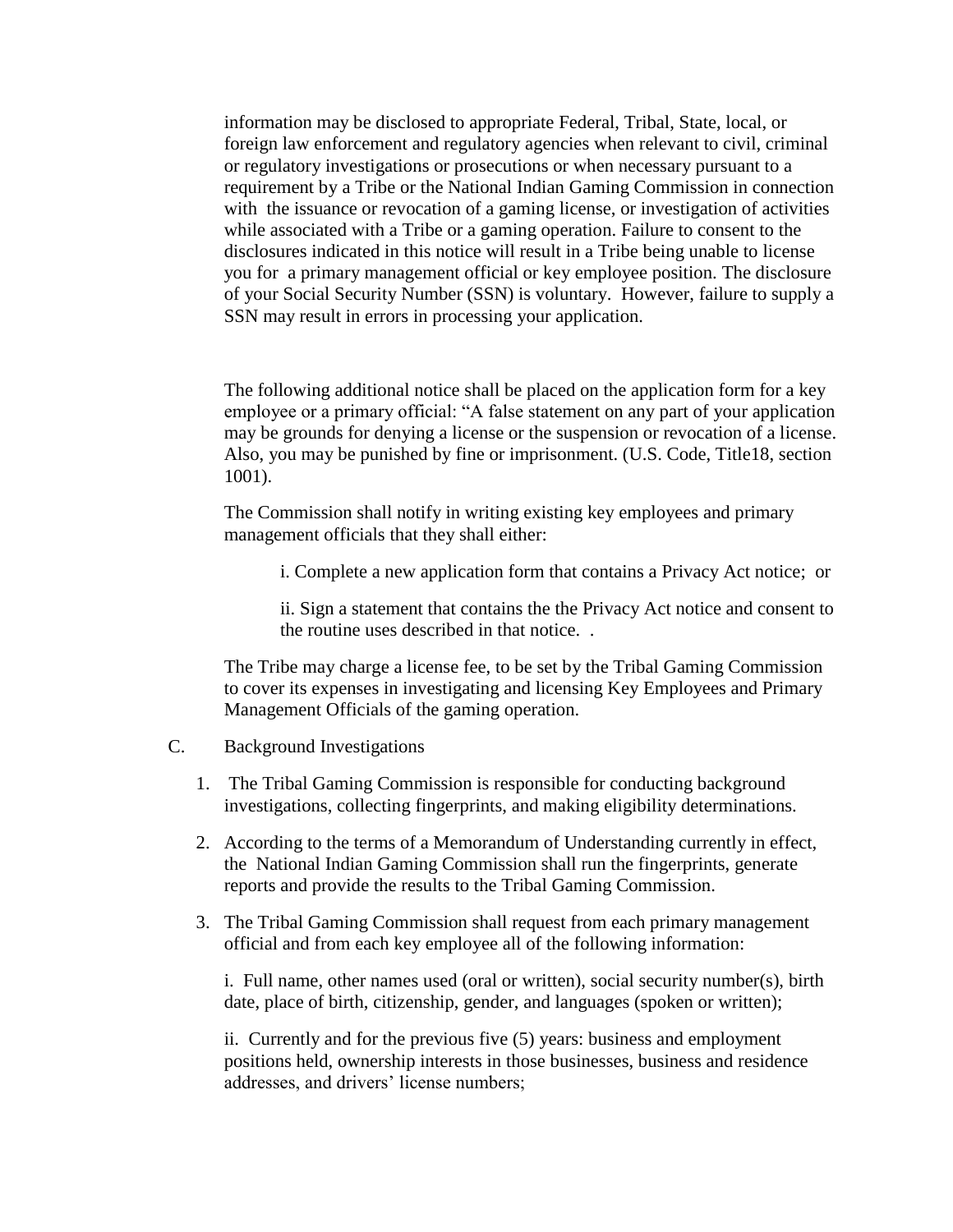iii. The names and current addresses of at least three personal references, including one personal reference that was acquainted with the applicant during each period of residence listed on the application;

iv. Current business and residence telephone numbers;

v. A description of any existing and previous business relationships with Indian Tribes, including ownership interests in those businesses;

vi. A description of any existing and previous business relationships with the gaming industry generally, including ownership interest in those businesses;

vii. The name and address of any licensing or regulatory agency with which the person has filed an application for a license or permit related to gaming, whether or not such license or permit was granted;

viii. For each felony for which there was an ongoing prosecution or a conviction, the charge, the name and address of the court involved and the date and disposition, if any;

ix. For each misdemeanor conviction or ongoing misdemeanor prosecution (excluding minor traffic violations) within ten (10) years of the date of the application, the name and address of the court involved and the date and disposition;

x. For each criminal charge (excluding minor traffic charges), whether or not there is a conviction, if such criminal charge is within ten (10) years of the date of the application and is not otherwise listed pursuant to paragraph  $(a)(viii)$  or  $(a)(ix)$ of this section, the criminal charge, the name and address of the court involved and the date and disposition;

xi. The name and address of any licensing or regulatory agency with which the person has filed an application for an occupational license or permit, whether or not such license or permit was granted;

xii. A photograph taken within the last year; and

xiii. Any other information the Community deems relevant.

- 4. Each applicant for a Key Employee or Primary Management official shall be required to have fingerprints taken by the Tribal Gaming Commission as part of the license application procedure.
- 5. As part of its review procedure, the Tribal Gaming Commission or its authorized Agent shall conduct a background investigation on each applicant sufficient to allow the Tribal Gaming Commission to make an eligibility determination under subsection D below. The investigator shall:

i. Verify the applicant's identity through items such as a social security card, driver's license, birth certificate or passport;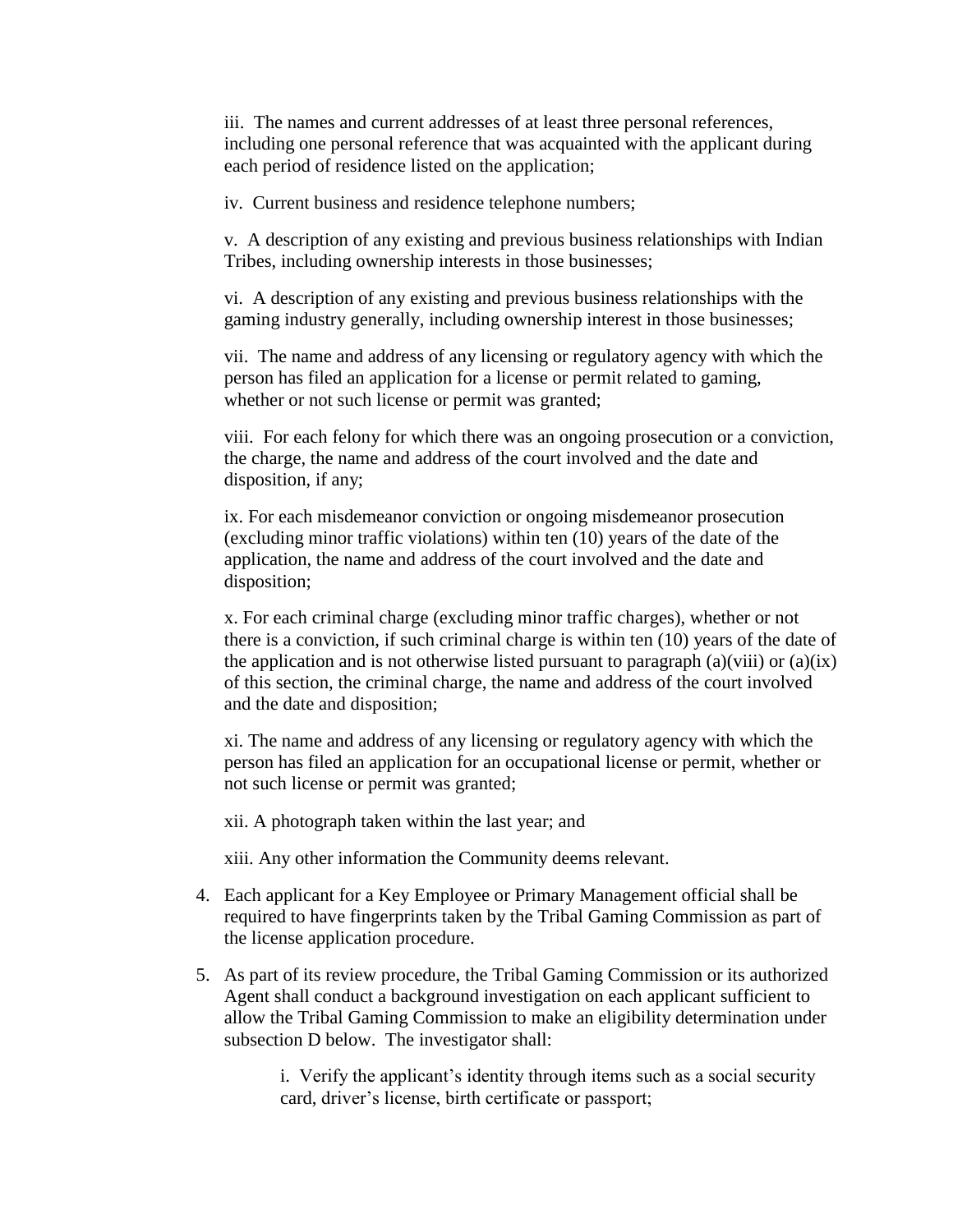ii. Contact each personal and business reference provided in the license application, when possible;

- iii. Obtain a personal credit check;
- iv. Conduct a civil history check;

v. Conduct a criminal history check via the submission of the applicant's fingerprints to the NIGC which shall include a criminal check of the history and information maintained by the Federal Bureau of Investigation, and further obtain information from the appropriate court regarding past felony and/or misdemeanor convictions and criminal charges;

vi. Inquire into any previous or existing business relationships with the gaming industry and Indian tribes by contacting the entities or tribes;

vii. Verify the applicant's history and status with any licensing agency by contacting the agency; and

viii. Take other appropriate steps to verify the accuracy of the information, focusing on problem areas noted.

- 6. The investigator shall create an investigative report noting the steps taken, information gained, potential problems areas, and disqualifying information.
- 7. The Tribal Gaming Commission and its investigator shall promise to keep confidential the identity of each person interviewed in the course of the investigation, other than disclosure as required under Federal, Tribal, or State law.
- D. Eligibility Determination.

The Tribal Gaming Commission shall review a person's prior activities, crimina1 record, if any, reputation, habits and associations to make a finding concerning the eligibility of a key employee or primary management official for employment in a gaming operation. If the Tribal Gaming Commission determines that employment of the person poses a threat to the public interest or to the effective regulation of gaming, or creates or enhances dangers of unsuitable, unfair, or illegal practices and methods and activities in the conduct of gaming a tribal gaming operation shall not employ that person in a key employee or primary management official position.

E. Procedures for Forwarding Applications and Reports for Key Employees and Primary Management Officials to the National Indian Gaming Commission.

1. When a key employee or primary management official is employed to work at a gaming operation authorized by this ordinance, the Tribal Gaming Commission shall forward to the National Indian Gaming Commission a completed application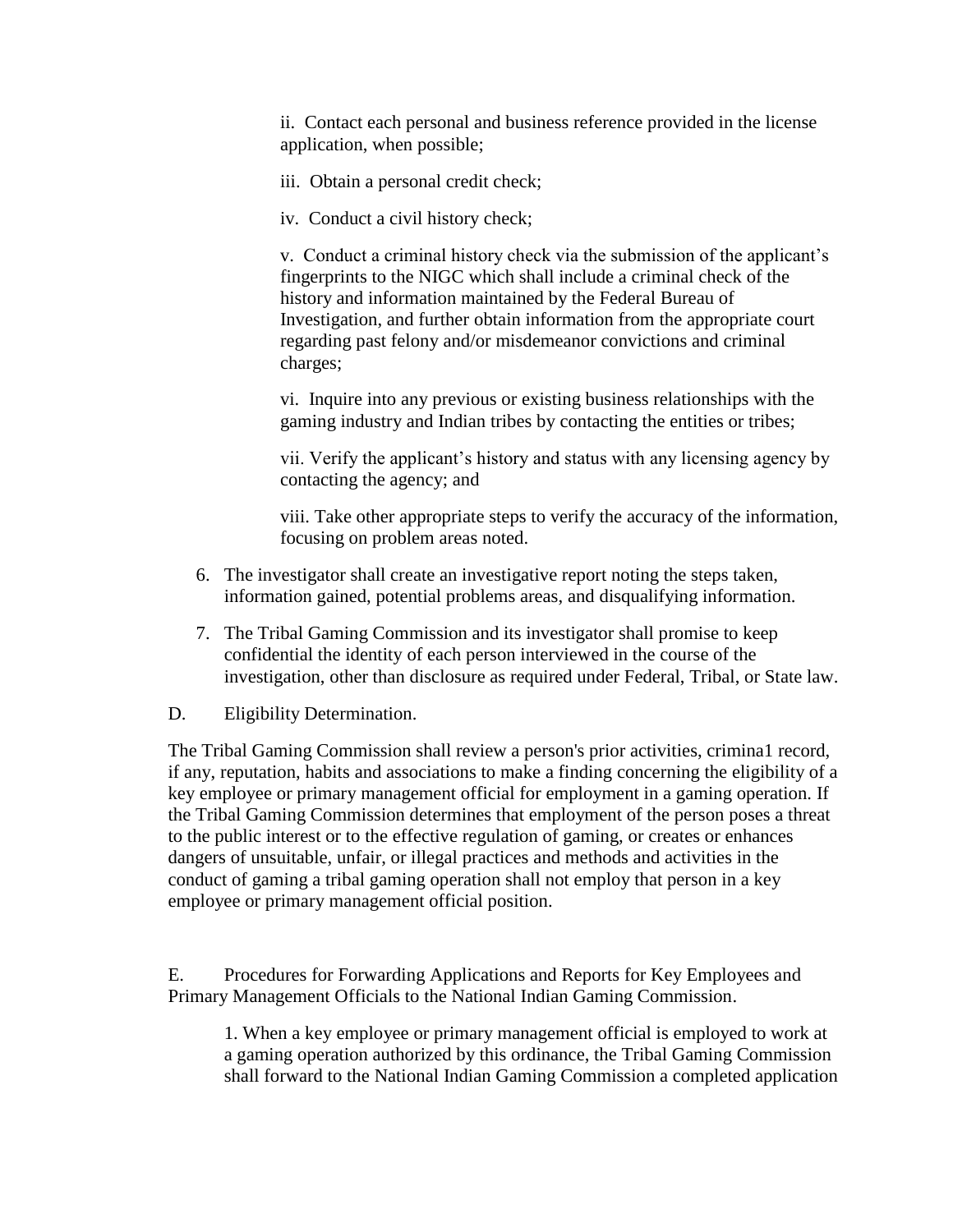for employment and conduct the background investigation and make the determination referred to in subsection D of this section.

2. The gaming operation shall not employ as a key employee or primary management official a person who does not have a license after ninety (90) days.

- F. Report to the National Indian Gaming Commission.
	- 1. The Tribal Gaming Commission shall prepare and forward a report on each background investigation to the National Indian Gaming Commission. An investigative report shall include all of the following:
		- i. Steps taken in conducting a background investigation;
		- ii. Results obtained;
		- iii Conclusions reached; and
		- iv. The bases for those conclusions.
	- 2. The Tribal Gaming Commission shall forward the completed investigative report to the National Indian Gaming Commission within sixty (60) days after an employee begins work or within sixty (60) days of the approval of this ordinance by the Chairman of the National Indian Gaming Commission.
	- 3. The Tribal Gaming Commission shall submit, with the investigative report, a copy of the eligibility determination, unless the N1GC shall have advised the Community that the submission of the eligibility determination is not necessary. This determination shall include a statement describing how the information submitted by the applicant was verified; a statement of results following an inquiry into the applicant's prior activities, criminal record, if any, and reputation, habits and associations; a Statement showing the results of interviews of a sufficient number of knowledgeable people (such as former employers, personal references, and others referred to by the applicant) in order to provide a basis for the Community to make a finding concerning the eligibility for employment in a gaming operation; and a Statement documenting the disposition of all potential problem areas noted and disqualifying information obtained. If a license is not issued to an applicant, the Tribal Gaming Commission:

i. Shall notify the NIGC; and

ii. Shall forward copies of its eligibility determination and investigative report (if any) to the NIGC for inclusion in the Indian Gaming Individuals Records System.

4. With respect to all employees, and in particular Key Employees and primary management officials, the Tribal Gaming Commission shall retain applications for employment and reports (if any) of background investigations for inspection by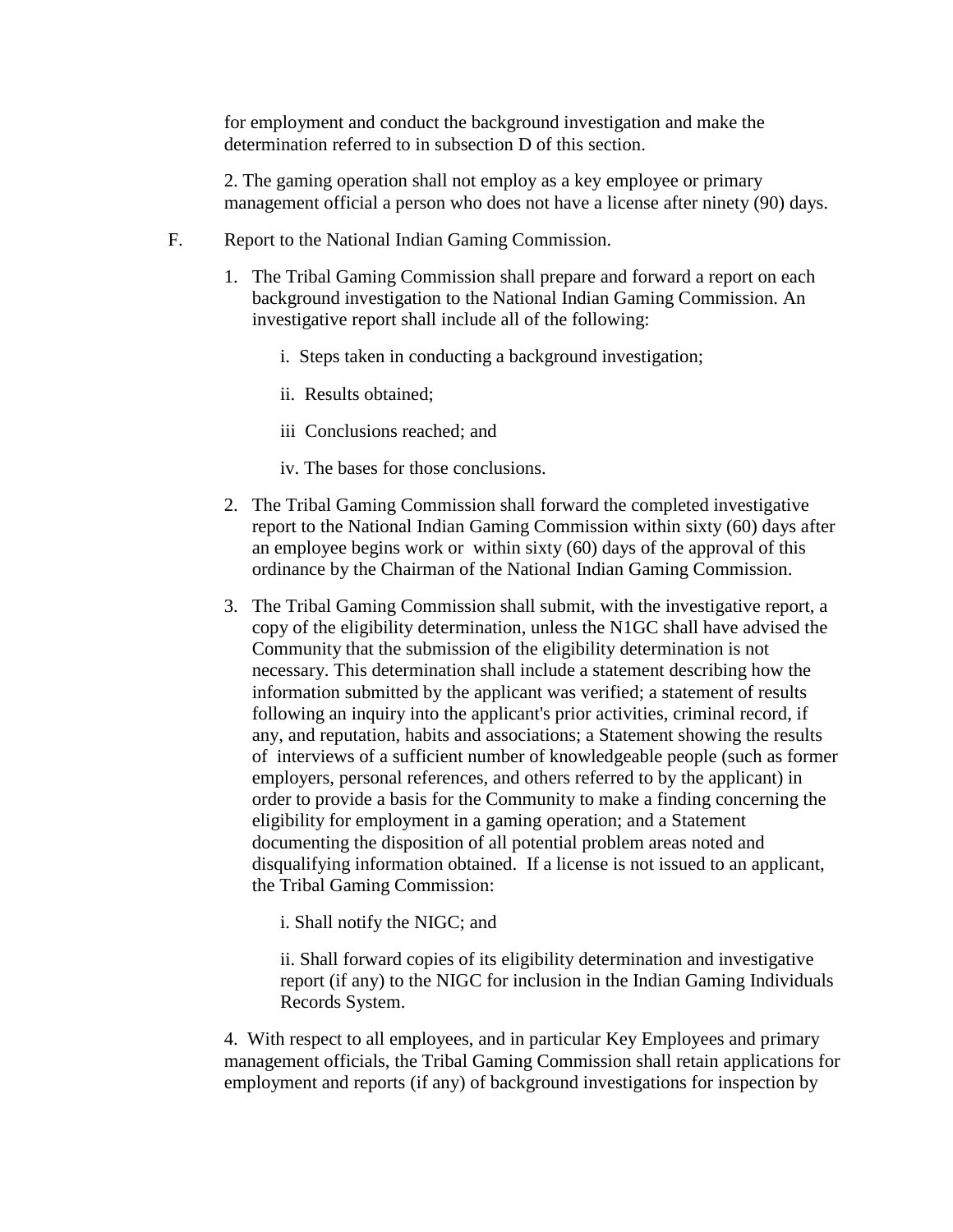the Chairman of the NIGC or his or her designee for no less than three (3) years from the date of termination of employment.

G. Granting a Gaming License.

1. If within a thirty (30) day period after the National Indian Gaming Commission receives a report, the National Indian Gaming Commission notifies the Community that it has no objection to the issuance of a license pursuant to a license application filed by a key employee or a primary management official for whom the Community has provided an application and investigative report to the National Indian Gaming Commission, the Tribal Gaming Commission, acting for the Community, may issue a license to such applicant.

- 2. The Tribal Gaming Commission shall respond to a request for additional information from the Chairman of the National Indian Gaming Commission concerning a key employee or a primary management official who is the subject to a report. Such a request shall suspend the thirty (30) day period under paragraph G(a) of this section until the Chairman of the National Indian Gaming Commission receives the additional information.
- 3. If, within the thirty (30) day period described above, the National Indian Gaming Commission provides the Community with a Statement itemizing objections to the issuance of a license to a key employee or a primary management official for whom the Tribal Gaming Commission has provided an application and investigative report to the National Indian Gaming Commission the Community shall reconsider the application taking into account the objections itemized by the National Indian Gaming Commission. The Community shall make the final decision whether to issue a license to the applicant
- H. License Suspension.

1. If, after the issuance of a gaming license, the Tribal Gaming Commission receives from the National Indian Gaming Commission reliable information indicating that a key employee or a primary management official is not eligible for employment, the Tribal Gaming Commission shall suspend such license and shall notify in writing the licensee of the suspension and the proposed revocation.

2. The Tribal Gaming Commission shall notify the licensee of a time and a place for a hearing on the proposed revocation of a license.

3. After revocation hearing, the Tribal Gaming Commission shall decide to revoke or to reinstate a gaming license. The Commission shall notify the NIGC of its decision.

I. Board of Review for Disputes.

1. The Community has determined that, in order to adhere to this Ordinance and all gaming regulations there shall be established a Tribal Gaming Board of Review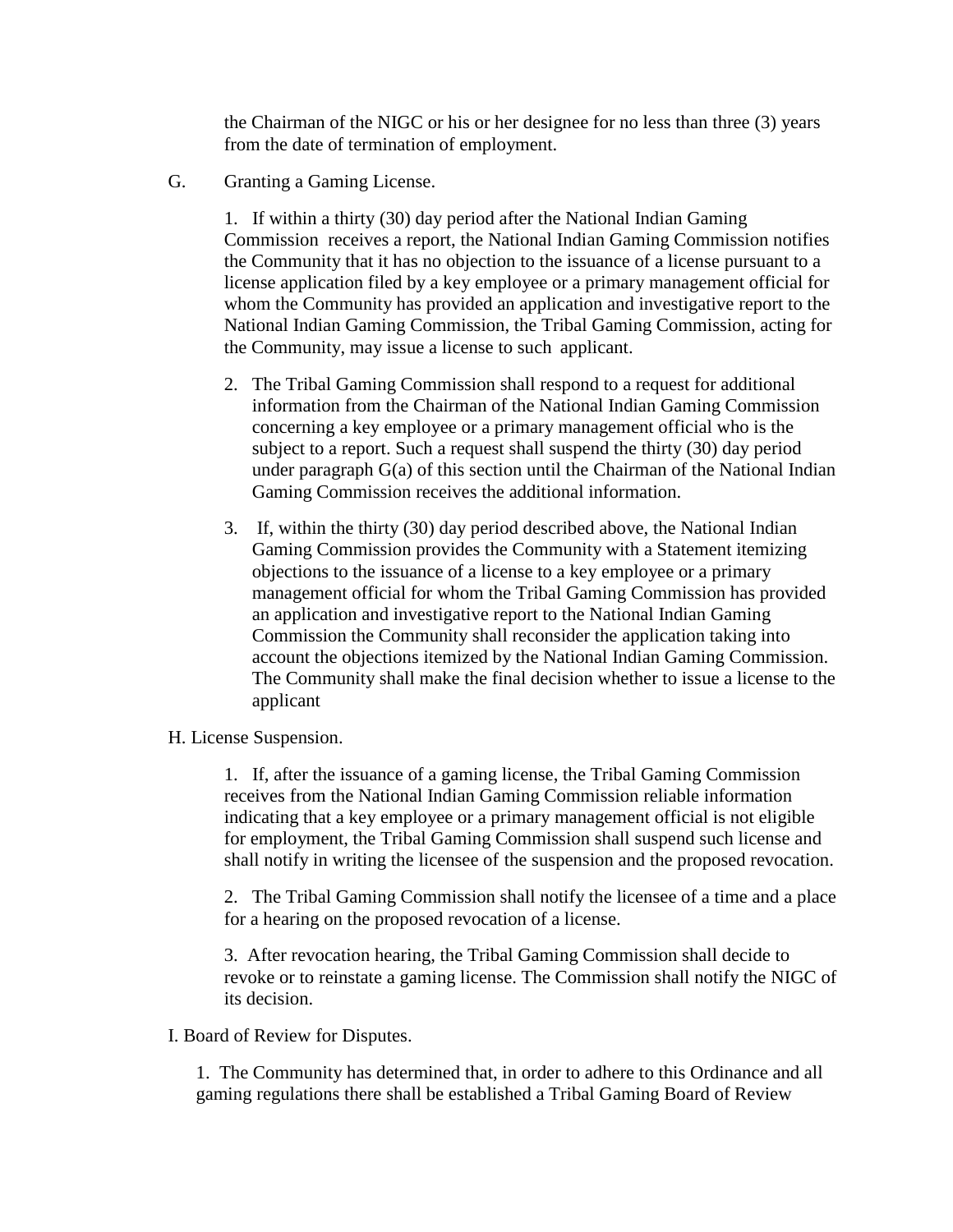(Board of Review). The Board of Review shall serve as the final review body for employee disputes. Employee disputes shall include disputes with management, terminations, fines or other internal employee disputes, not to include actions taken by the Commission.

- 2. The Board of Review shall consist of five (5) members. The membership shall be comprised of two members of the Tribal Gaming Commission, one primary management official or key employee, one enrolled Tribal member not employed by the gaming operation, and one employee of the gaming operation. The members shall be elected from their representative group and shall serve staggered terms. The two Tribal members shall serve three-year terms. The primary management official or key employee shall serve a two-year term. The members from the Tribal Gaming Commission shall serve one-year terms. The Community Council shall determine the level of compensation for the Board of Review. However, compensation shall never be tied to tribal gaming revenues.
- 3. The Board Review members shall elect a Chairperson from among them, whose duty it shall be to preside over all meetings and hearings. In addition, the members shall elect a Vice-Chair who shall be the custodian of any evidence submitted, and who shall preside in the Chairperson's absence. The Board of Review shall meet as needed and shall keep official records of the meetings. No later than three (3) working days following a hearing on employer disputes, the Board of Review shall issue its findings. Findings of the Board shall be final when issued.
- 4. No Board of Review member shall be removed prior to the end of their term without cause. Remova1 shall be effectuated by a majority vote of the entire Board of Review, and shall be a final decision. Board of Review members shall not review any decisions affecting himself/herself or any person directly related to him or her.

# **XIII. Licenses for Vendors.**

- A. Vendors of services or supplies with a value of \$25,000 or more annually must have a vendor license issued by the Tribal Gaming Commission in order to transact business with the Tribal gaming operation. Contracts for professional legal and accounting services are excluded from this section.
- B. In order to obtain a vendor license, a business must complete a vendor application and submit to background checks of itself and its principals. Principals of a business include its officers, directors, management, owners, partners, noninstitutional stockholders that either own 10% or more of the stock or are the ten (10) largest stockholders, and the on-site supervisor or manager under the agreement with the Community, if applicable.
- C. Applications for vendor licenses must include the following:
	- 1. The name of the business, its business address, business phone, federal tax ID Number (or SSN if a sole proprietorship), its main office address if different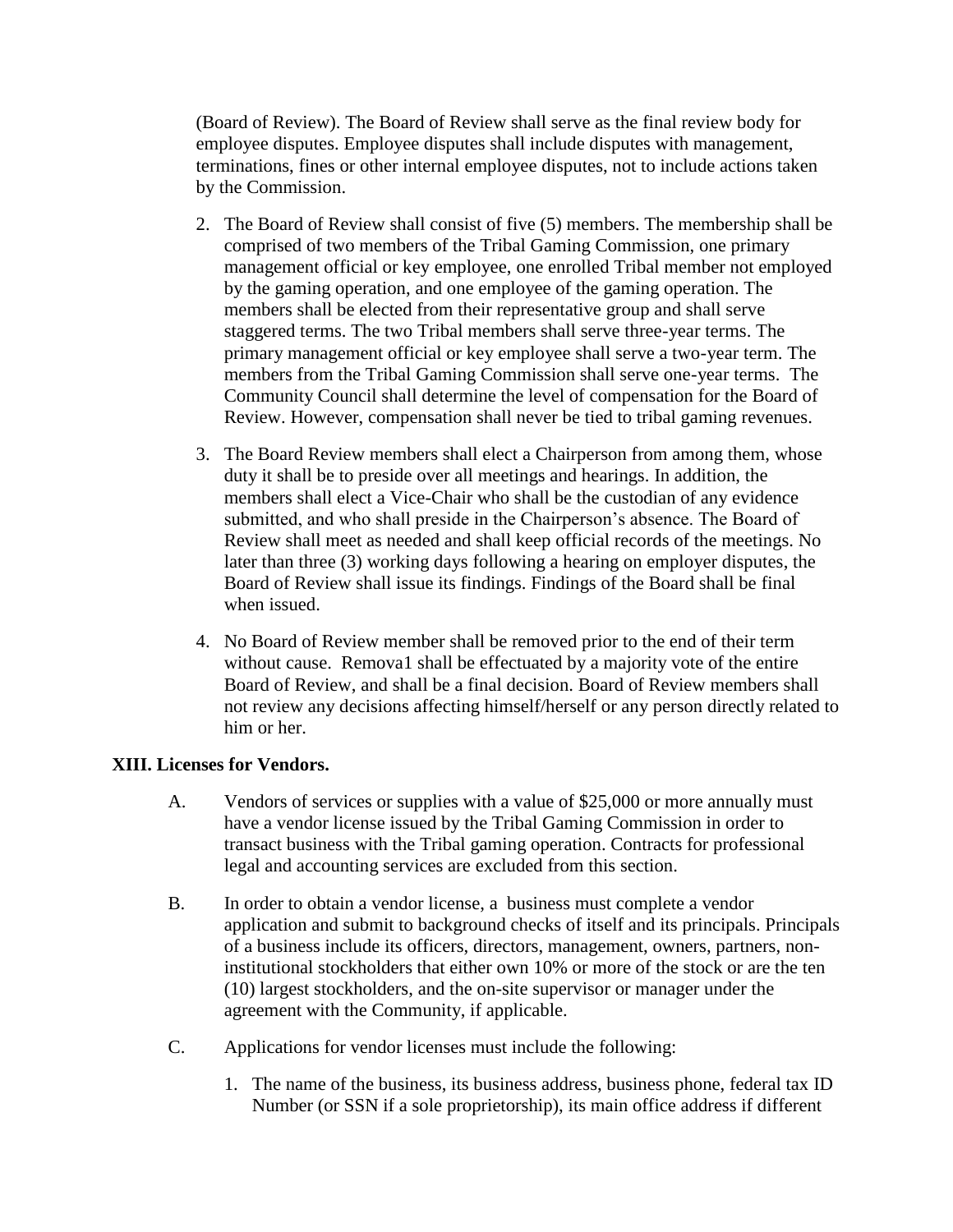from business address, any other names that the applicant has done business under, and the type of service the applicant will provide;

- 2. A statement whether the applicant is a partnership, corporation, limited liability company, sole proprietorship, or other entity;
- 3. If the applicant is a corporation, the State of its incorporation, and the qualification to do business in the State of Minnesota if the business is not incorporated in Minnesota;
- 4. Its trade name, other names it ever has used, and the names of any wholly owned subsidiaries or other businesses owned by the vendor or its principals;
- 5. A general description of the business and its activities;
- 6. A statement whether the applicant will be investing in or loaning money to the gaming operation and, if so, how much;
- 7. A description of any existing and previous business relationships the applicant has or has had with the gaming industry generally, including ownership interests in those businesses;
- 8. A description of any existing and previous business relationships the applicant has or has had with Indian tribes, including ownership, financial, management interests in non-gaming activities;
- 9. The names, addresses, and phone numbers of three business references with whom the applicant had regularly done business for the last five years;
- 10. The name and address of any licensing or regulatory agency with which the applicant has filed an application for a license or permit related to gaming, whether or not such license or permit was granted;
- 11. If the applicant has ever had a license revoked for any reason, a statement of the circumstances involved;
- 12. A list of lawsuits in which the applicant has been a defendant, including the name and address of the court involved, and the date and disposition of the lawsuit, if any;
- 13. A list of the applicant's funding sources, together with a list of all of the applicant's liabilities of \$50,000 or more;
- 14. A list of the principals of the applicant, together with their social security numbers, addresses and telephone numbers, their titles, and the percentage of their ownership in the company; and
- 15. Any further information that the Tribal Gaming Commission deems relevant.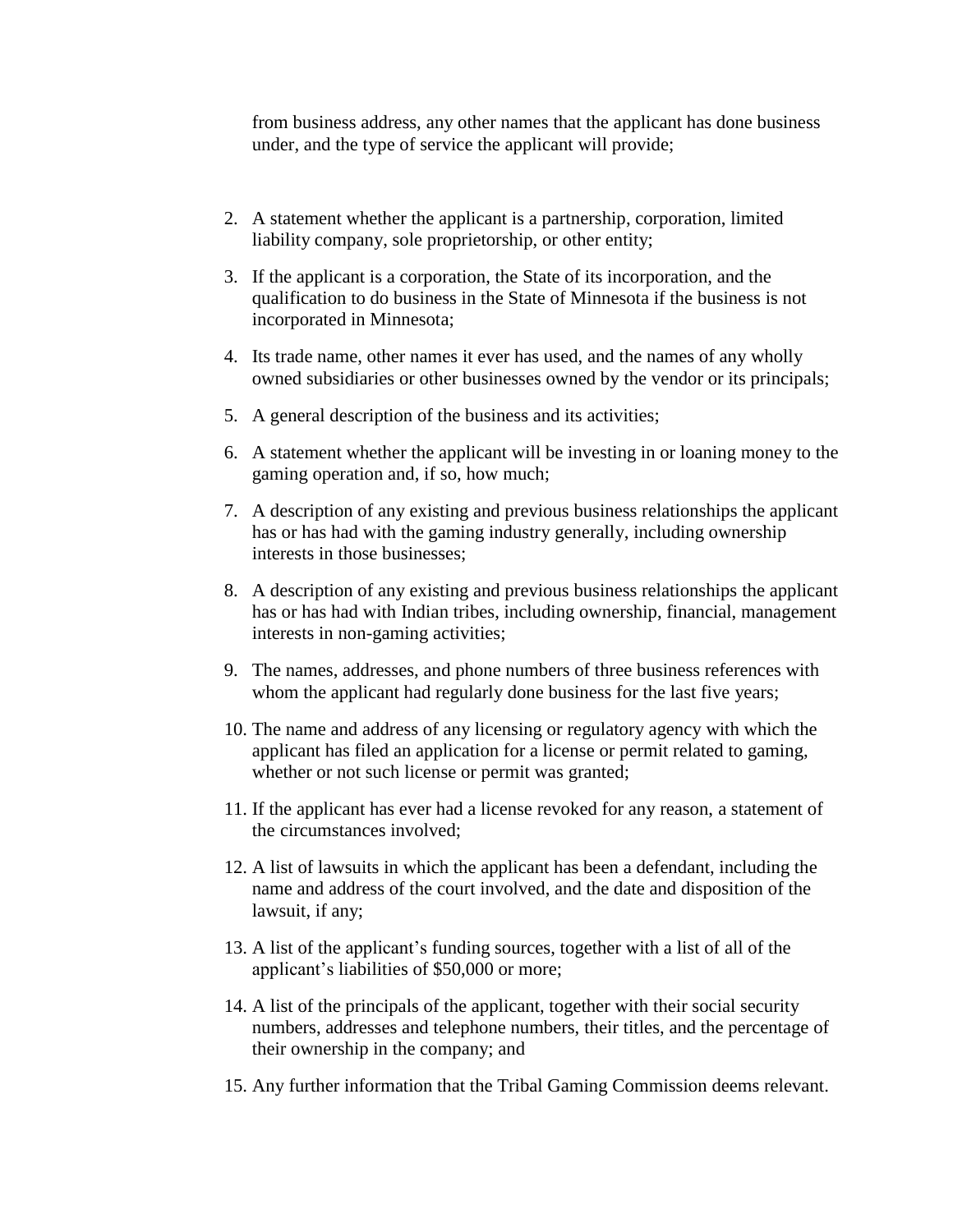- B. The following notice shall be placed on the application form for a vendor and its principals: "Inclusion of false or misleading information on the vendor application may be grounds for denial or revocation of the Community's vendor license".
- C. The Community may charge a license fee, to be established by the Tribal Gaming Commission, to cover its expenses in investigating and licensing vendors of the gaming operation.

# **XIV. Minimum Internal Control Standards.**

The Community acknowledges its obligation to adopt and implement Minimum Internal Control Standards (MICS) for the operation of its Tribal gaming operation that are no less stringent than those found in the regulations of the NIGC at 25 C.F.R. Part 542. The Community's MICS shall be set forth in separate regu1ations to be reviewed and approved by the Community Council.

# **XV. License Locations.**

The Tribal Gaming Commission shall issue a separate license to each place, facility, or location on Indian lands where gaming is conducted under this ordinance.

# **XVII. Agent for Service of Process.**

The Community hereby designates the Community's President as agent for service of process. The President may be contacted at: President of the Lower Sioux Indian Community, R.R. 1, Box 1, Morton MN 56270.

# **XVII. Compliance with Federal Law.**

The Community will comply with all applicable federal law, including the Bank Secrecy Act, 31 U.S.C. §5311 et seq..

# **XVII. Repeal.**

To the extent that they are inconsistent with this ordinance, all prior gaming ordinances are hereby repealed.

[Enacted November 11, 1993, Resolutions 17-93-94, 18-93-94.]

[Approved by NIGC November 19, 1993.]

[Revised February 11, 2000, Resolution 09-00.]

[Approved by NIGC April 18, 2000.]

[Revised March 16, 2006, Resolution 06-39.]

[Approved by NIGC March 28, 2006.]

[Revised May 6, 2008, Resolutions 08-51, 08-132.]